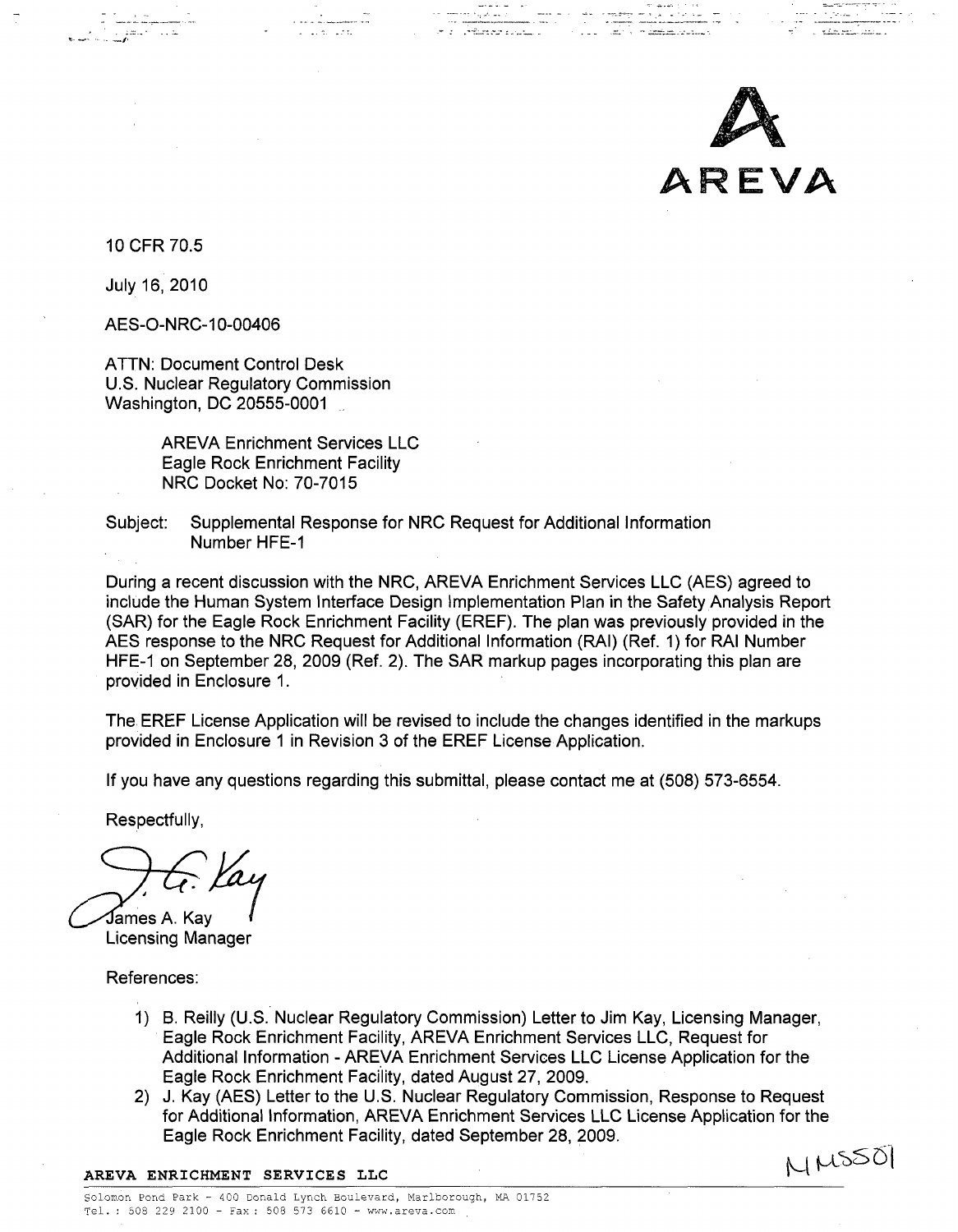## AREVA Enrichment Services LLC AES-O-NRC-10-00406 Page 2 of 2

Enclosure:

1) Safety Analysis Report Markup Pages - Human System Interface Design Implementation Plan

Commitment:

The EREF License Application will be revised to include the changes identified in the markups provided in Enclosure 1 in Revision 3 of the EREF License Application.

e cal

Service Superficient

cc: Breeda Reilly, U.S. NRC Senior Project Manager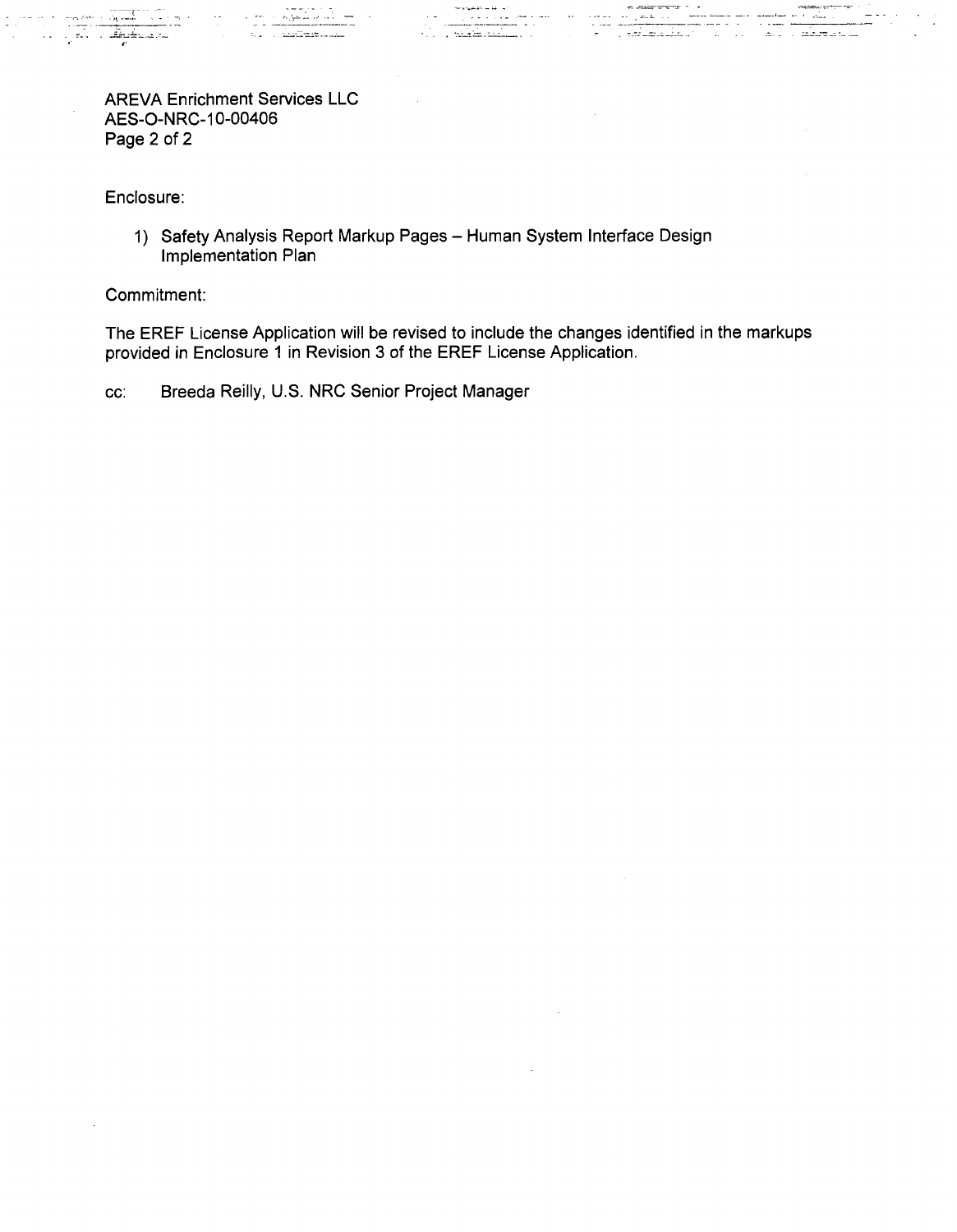AREVA Enrichment Services LLC Eagle Rock Enrichment Facility AES-O-NRC-10-00406

 $\chi^2/\chi^2$ 

للمنابها

 $\frac{1}{2}$  ,  $\frac{1}{2}$  ,  $\frac{1}{2}$  ,  $\frac{1}{2}$ 

 $\bar{\beta}$  $\bar{1}$ 

 $\cdot$ 

 $\hat{\boldsymbol{\beta}}$ 

 $\bar{ }$ 

 $\frac{\epsilon}{\epsilon}$ 

 $\bar{\phantom{a}}$ 

 $\bar{z}$ 

 $\overline{\phantom{a}}$ 

Enclosure **I** Safety Analysis Report Markup Pages Human System Interface Design Implementation Plan

 $\frac{1}{2}$  ,  $\frac{1}{2}$ 

ing pagalang.<br>Salah sahiji

 $\hat{\mathcal{A}}$ 

÷.

J.

 $\beta = \pi \omega \simeq \pi \pi$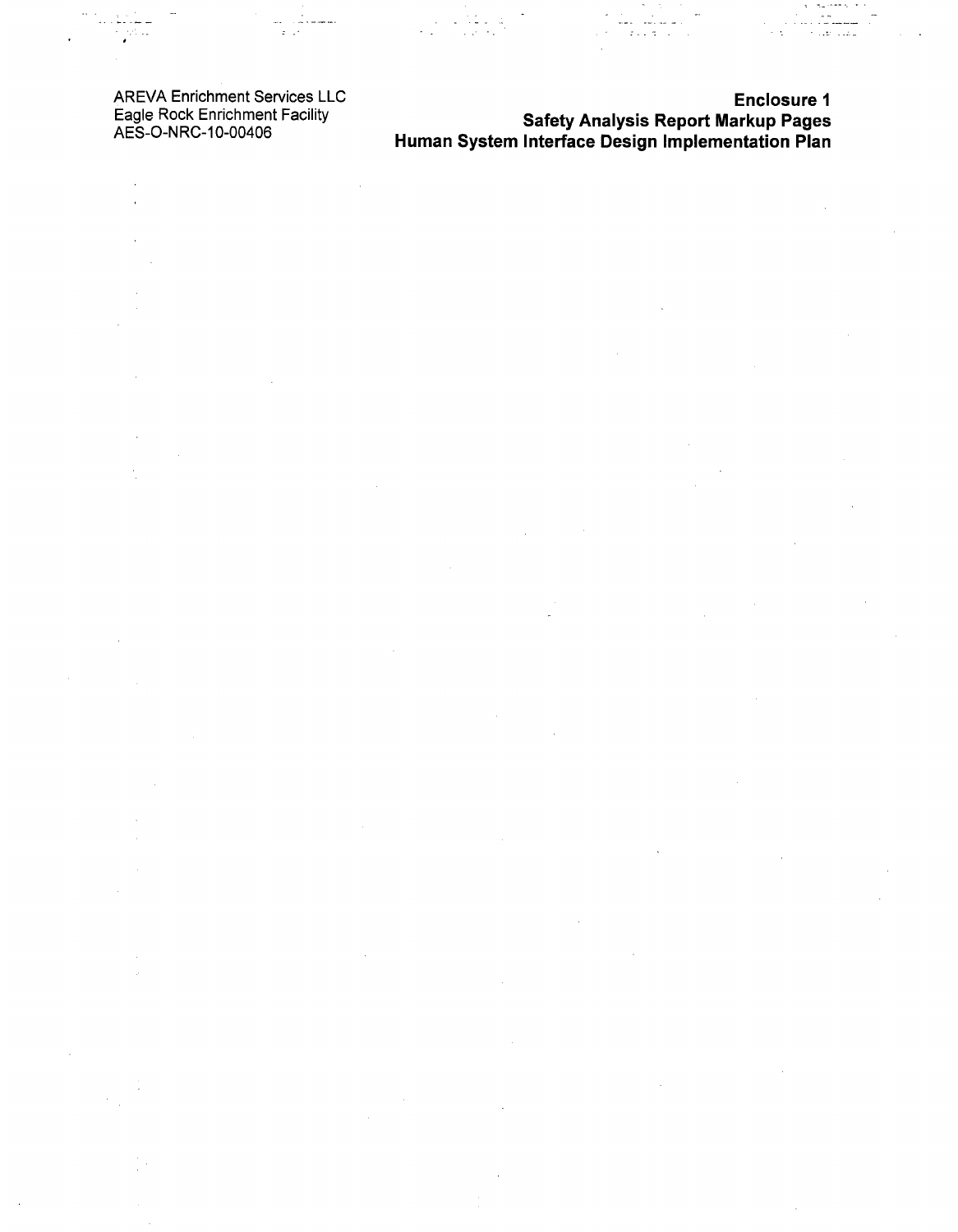## TABLE OF **CONTENTS**

1 <del>14, decemb</del>ri

⊐av po je

محدثها ومعلموك

|     |     |       |  | Page |
|-----|-----|-------|--|------|
| 3.0 |     |       |  |      |
|     | 3.1 |       |  |      |
|     |     | 3.1.1 |  |      |
|     |     | 3.1.2 |  |      |
|     |     | 3.1.3 |  |      |
|     |     | 3.1.4 |  |      |
|     | 3.2 |       |  |      |
|     | 3.3 |       |  |      |
|     |     | 3.3.1 |  |      |
|     |     | 3.3.2 |  |      |
|     |     | 3.3.3 |  |      |
|     |     | 3.3.4 |  |      |
|     |     | 3.3.5 |  |      |
|     |     | 3.3.6 |  |      |
|     |     | 3.3.7 |  |      |
|     | 3.4 |       |  |      |
|     |     |       |  |      |

3.3.8 Human System Interface Design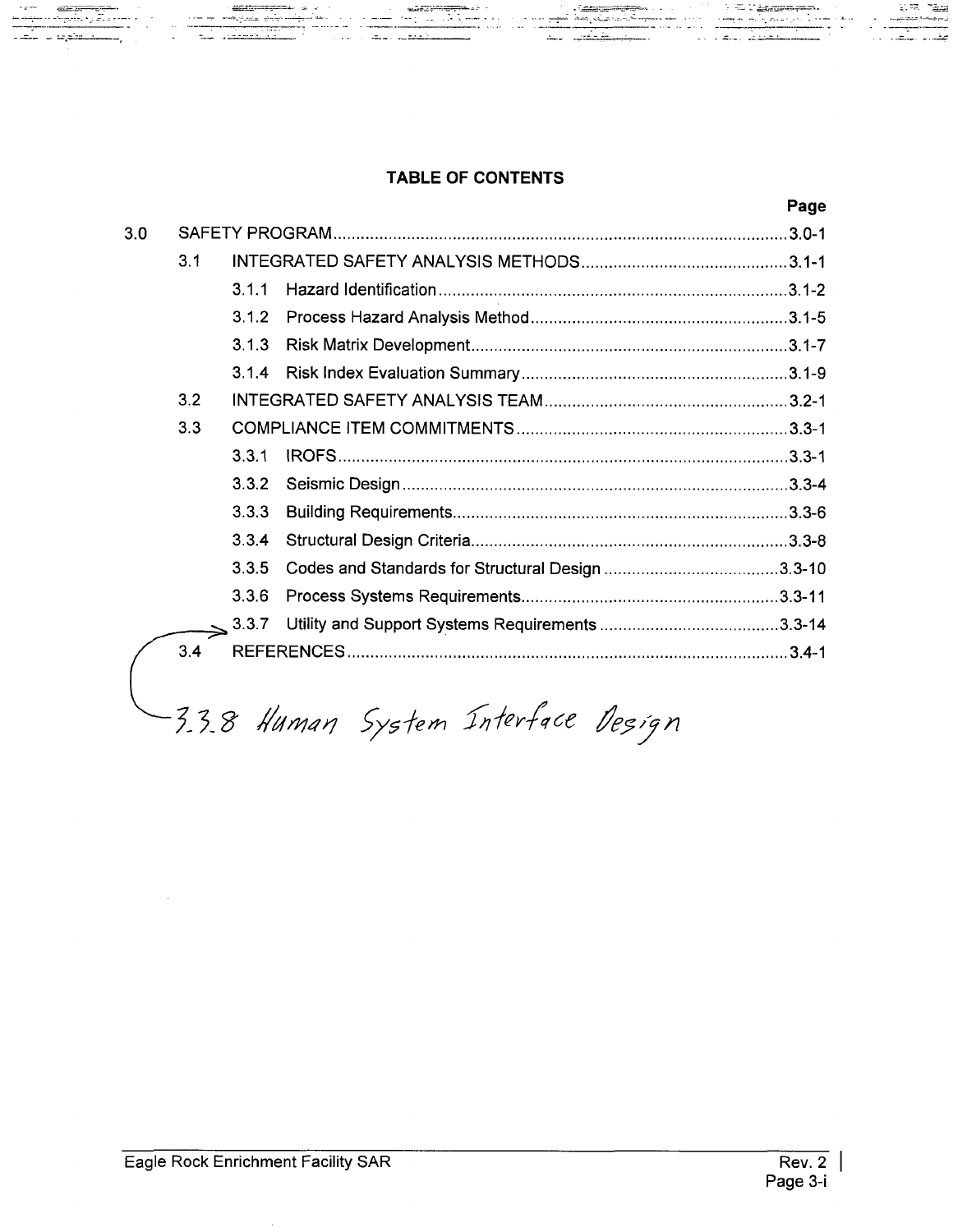- b. Electric Power and Research Institute (EPRI) NP-5652, "Guideline for the Utilization of Commercial Grade Items in Nuclear Safety Grade Applications," June 1988 (EPRI, 1988).
- c. EPRI Topical Report (TR) -102323, "Guidelines for Electromagnetic Interference Testing in Power Plants," Revision **1,** December 1996 (EPRI, 1996a).
- d. EPRI TR-106439, "Guideline on Evaluation and Acceptance of Commercial Grade Digital Equipment for Nuclear Safety Applications," October 1996 (EPRI, 1996b).
- e. Regulatory Guide 1.152, "Criteria for Digital Computers in Safety Systems in Nuclear Power Plants," Revision 2, January 2006 (NRC, 2006).
- f. Regulatory Guide 1.168, Revision 1, "Verification, Validation, Reviews, and Audits for Digital Software Used in Safety Systems of Nuclear Power Plants," October, 2004 (NRC, 2004b).
- g. Regulatory Guide 1.169, "Configuration Management Plans for Digital Computer Software Used in Safety Systems of Nuclear Power Plants," September 1997 (NRC, 1997a).
- h. Regulatory Guide 1.170, "Software Test Documentation for Digital Computer Software Used in Safety Systems of Nuclear Power Plants," September 1997 (NRC, 1997b).
- i. Regulatory Guide 1.172, "Software Requirements Specifications for Digital Computer Software Used in Safety Systems of Nuclear Power Plants," September 1997 (NRC, 1997c).
- j. Regulatory Guide 1.173, "Developing Software Life Cycle Processes for Digital Computer Software Used in Safety Systems for Nuclear Power Plants," September 1997 (NRC, 1997d).
- For those **IROFS** requiring operator actions, a human factors engineering review of the human-system interfaces shall be conducted using the applicable guidance in NUREG-0700, "Human-System Interface Design Review Guidelines," Revision 2, dated May 2002 NRC, 2002a), and NUREG-0711, "Human Factors Engineering Program Review Model,"
	- Revision 2, dated February 2004 (NRC, 2004a)<br>And as described in Section 3.3.8,<br>For IROFS and IROFS with Enhanced Failure Probability Index Numbers (i.e., enhanced IROFS) that require "independent verification" of a safety function, the independent verification shall be independent with respect to personnel and personnel interface. Specifically, a second qualified individual, operating independently (e.g., not at the same time or not at the same location) of the individual assigned the responsibility to perform the required task, shall, as applicable, verify that the required task (i.e., safety function) has been performed correctly (e.g., verify a condition), or re-perform the task (i.e., safety function), and confirm acceptable results before additional action(s) can be taken which potentially negatively impact the safety function of the IROFS. The required task and independent verification shall be implemented by procedure and documented by initials or signatures of the individuals responsible for each task. In addition, the individuals performing the tasks shall be qualified to perform, for the particular system or process (as applicable) involved, the tasks required and shall possess operating knowledge of the particular system

Page 3.3-3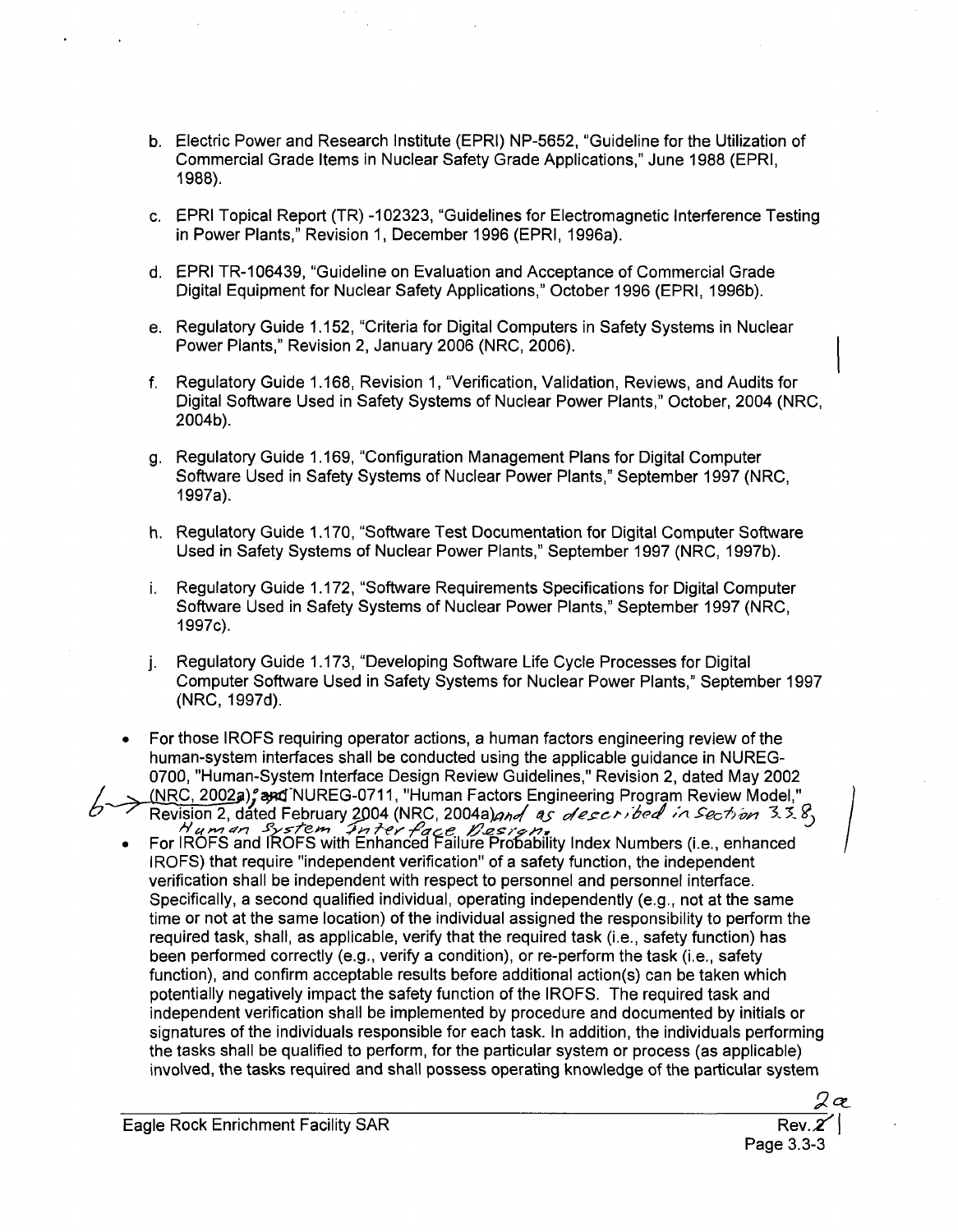#### o IEEE C2 - 2007. National Electric Safety Code (IEEE, 2007a)

- The criticality safety for tanks that are not Items Relied on For Safety (IROFS) will utilize two independent IROFS for mass control. The two are referred to as "sampled and analyzed," e.g., tank contents are sampled and analyzed before being transferred to another tank or out of the system. The "bookkeeping measures" is a process to calculate the potential mass of uranium in the tank for any batch operation to ensure that no tank holds more than a safe mass of uranium. This calculated mass of uranium is then compared to a mass limit, which is based on the double-batching limit on mass of uranium in a vessel from the criticality safety analyses. The "bookkeeping measures" process is described in further detail below.
	- $\circ$  For the EREF, the "bookkeeping measures" are only applied to tanks where the mass of uranium involved, even when double batching error is considered, is far below the safe value. Bookkeeping measures are a documented running inventory estimate of the total uranium mass in a particular tank. The mass inventory for each batch operation is calculated based on the mass of material to be transferred during each batch operation and the mass inventory in the tank prior to the addition of the material from the batch operation.
	- $\circ$  There are two types of batch operations that are considered. The first type is liquid transfer between tanks based on moving a volume of liquid with uranic material present in the volume. The second is transferring a number of components into the tank with the uranic material contained within or on the components transferred in each batch operation. For both types of operations, the initial mass inventory is set after emptying, cleaning, and readying the tank for receipt of uranic material. For each batch operation, the amount of uranic material to be transferred during a particular batch operation is estimated. This quantity of material is then credited/debited to/from each tank as appropriate. A new mass inventory in each tank is calculated. The calculated receiving tank mass inventory is compared to the mass limit for the tank prior to the transfer.
	- $\circ$  For the second type, a transfer of a number of facility components into an open tank during a batch operation, the mass inventory on/within the components is estimated, and that mass credited to the receiving tank. The final mass inventory in the tank is calculated and the total is compared to the mass limit for the tank prior to the transfer. Open tanks associated with this system are located in the Decontamination Workshop.
- **"** The Liquid Effluent Collection and Treatment System process piping is designed in accordance with the applicable provisions of American Society of Mechanical Engineers, ASME B31, Standards of Pressure Piping, revision in effect at time of detailed design. To provide system integrity and prevent leaks, welded construction is used everywhere practical.
- \* All collection tanks are designed in accordance with American Water Works Association (AWWA), American Petroleum Institute (API), or ASME Standards.
- \* **UF6** cylinders with faulty valves are serviced in the Ventilated Room. In the Ventilated Room, the faulty valve is removed and the threaded connection in the cylinder is inspected. A new valve is installed in accordance with the requirements of ANSI N-14.1 (ANSI, 2001).

 $Insert 1$ 

Eagle Rock Enrichment Facility SAR

Page 3.3-15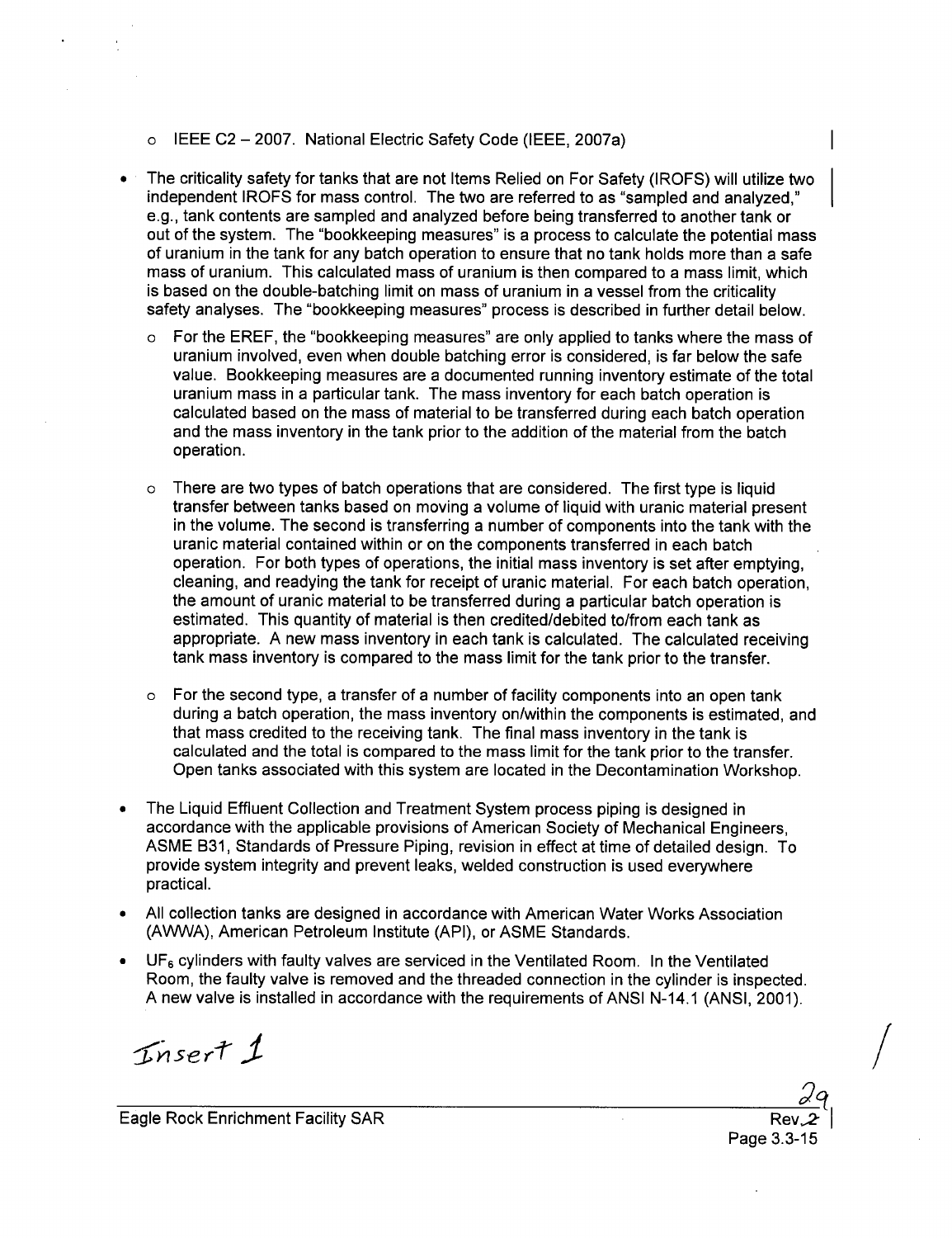## Insert **I**

## **3.3.8** Human System Interface Design

The human system interface (HSI) design process translates function and task requirements into HSI characteristics and functions. The HSI uses a structured methodology that guides designers in identifying and selecting candidate HSI approaches, defining the detailed design, and performing HSI tests and evaluations. The process and the rationale for the HSI design is documented and controlled under the design control process described in the AES Quality Assurance Program Description (QAPD).

## **3.3.8.1** Human System Interface Design Inputs

The HSI design is developed based on various design inputs. The following HFE program element design inputs will be considered in making design decisions:

- operating experience review (OER),
- functional requirements analysis (FRA) and function allocation (FA),
- task analysis (TA), and
- **"** staffing analysis.

Additionally, the HSI design team considers applicable regulatory documents and codes as well as generic HFE standards and industry guidelines as discussed in the following subsections.

## **3.3.8.1.1** Analysis of Personnel Task Requirements

Several analyses, as indicated below, may be performed in the early stages of the design process to identify HSI design requirements.

## **3.3.8.1.1.1** Operating Experience Review

An OER determines how the strengths and weaknesses of the HSI technology concept impact the effectiveness of the operator when using the technology. The goal of the OER is to compare the analysis of current work practices, operational problems and issues in current designs, and industry experience with candidate technological approaches to system and HSI technology and specific supplier solutions.

## **3.3.8.1.1.2** Functional Requirement Analysis and Function Allocation

FRA and FA determine which operational functions are to be performed by automatic systems, by plant personnel, or by some combination of the two. The allocation is made based on the FRA after determining what is required to perform the function. FA evolves from FRA and results in allocating functions for the best overall accomplishment for that function.

The results of the FRA and FA are used to identify the personnel role in performance of functions to reveal the task requirements and identify the HSI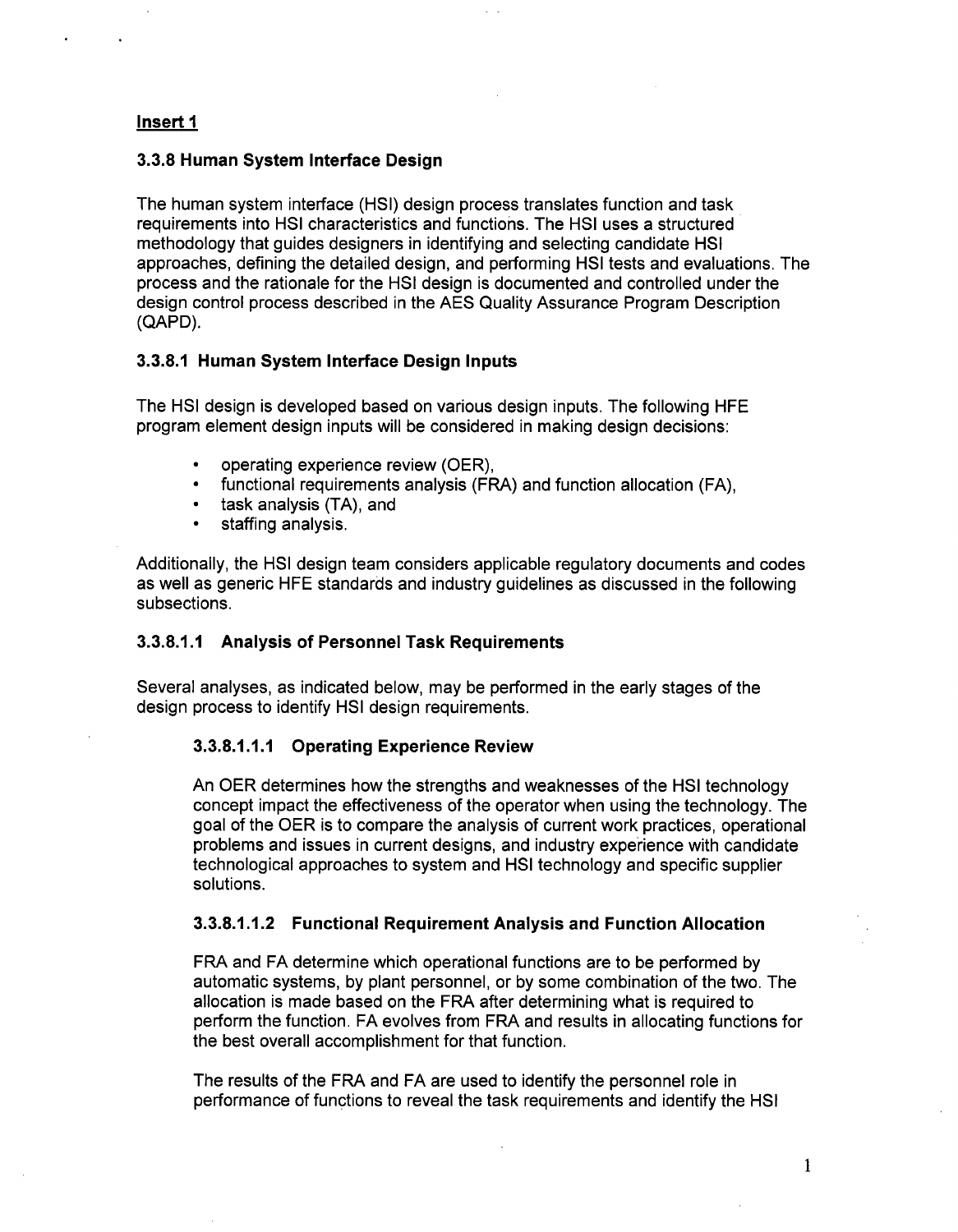design implications. These HSI design implications include insight into the information that is to be displayed and how that information is presented. This information is used in the HSI procedure and training design to make sure that adequate task support is available to the operators.

## **3.3.8.1.1.3** Task Analysis

TA is performed for procedure development and is iterated as the HSI design detail evolves and involves determining the requirements for plant personnel to successfully perform complex real-time control actions that stem from functions assigned to them as a result of the FA design effort. Actions performed by plant personnel to accomplish a common-purpose group of activities or functions are called tasks. TA requirements are a primary consideration in design of the HSI.

## **3.3.8.1.1.4** Staffing and Qualifications and Job Analysis

Staffing and qualification analysis considers the allocation of assigned operational activities, the impact of those activities on crew member roles and responsibilities, and the impact of changes to operational requirements for the operating crew as a whole.

The results of the evaluation of staffing, qualifications, and integrated work design may impact the HSI design in terms of how operational activities are allocated to crew members, including assignments that make operational activities more efficient or reduce workload, how teamwork is supported, personnel qualifications, and required staffing levels.

## **3.3.8.1.2** System Requirements

The HSI system requirements will be documented for use throughout the HSI design process. The design control process facilitates the translation of high level requirements to lower level requirements, design inputs to design outputs, and high level design features to lower level subsystem and component design features.

The HSI consists of the controls, alarms, and indications used by the operator for performance of the IROFS safety function.

## **3.3.8.1.3** Regulatory Requirements and Guidance

The HSIs are designed to address the following regulatory requirements, as applicable:

- 10 CFR 70.62(d) requires, in part, that "...engineered and administrative controls and control systems that are identified as items relied on for safety pursuant to §70.61(e) of this subpart are designed, implemented, and maintained, as necessary, to ensure they are available and reliable to perform their function when needed, to comply with the performance requirements of §70.61 of this subpart."
- 10 CFR 70.64(a)(10) requires that, "The design must provide for inclusion of instrumentation and control systems to monitor and control the behavior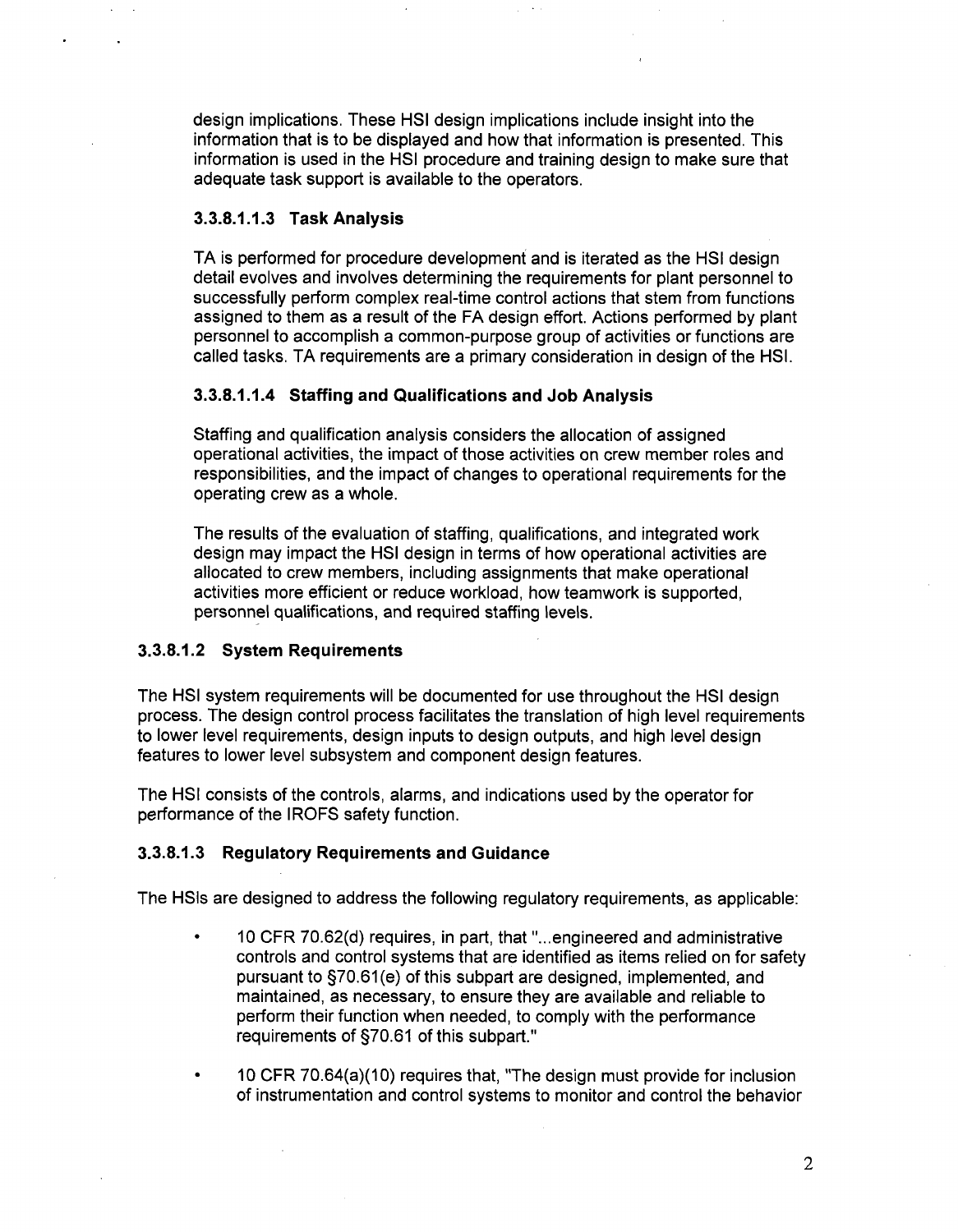of items relied on for safety." Given that the EREF design contains many IROFS that rely on human action, the instrumentation and control systems associated with these IROFS must be designed to adequately support operator task performance.

- **"** NUREG-1 513, "Integrated Safety Analysis Guidance Document," dated May 2001 (NRC, 2001a), identifies that for administrative controls (e.g., certain human actions), "...the man-machine interface for that individual should be carefully designed."
- **"** NUREG-0700, "Human-System Interface Design Review Guidelines," Revision 2, dated May 2002 (NRC, 2002b)
- **"** NUREG-071 1, "Human Factors Engineering Program Review Model," Revision 2, dated February 2004 (NRC, 2004a).

## **3.3.8.2** Concept of Operations

The design of the plant **I&C** systems utilized to perform an IROFS function and the HSI consider the concept of operations including (1) the physical characteristics and technical abilities of the operating staff, (2) shift staffing and organization, and (3) responsibilities of the operational staff.

A description of the concept of operations and assumptions relative to the staffing, personal characteristics, division of team responsibilities, and other related issues that form the basis for the HSI design will be developed during detailed design.

The concept of operations is primarily concerned with the operating team. The secondary concern includes system users to be considered in the design of other user interfaces.

## **3.3.8.3** Functional Requirements Specification

Functional requirements for the HSIs will be included in design documents for the HSIs to address the concept of operation, personnel functions and tasks that support their role in the plant as derived from function, task, and staffing/qualifications analyses, and personnel requirements for a safe, comfortable working environment. Requirements will be established for various types of HSIs, e.g., alarms, displays, and controls.

## **3.3.8.4 HSI** Concept Design

The EREF will implement a modern I&C design utilizing experience gained at the Georges Besse II plant. The HSI concepts utilize similar **I&C** concepts.

## **3.3.8.5 HSI** Detailed Design and Integration

A style guide will be developed for use in the design of HSI features, layout, and environment. The content of the style guide will be derived from (1) the application of generic Human Factors Engineering (HFE) guidance and (2) guidance developed from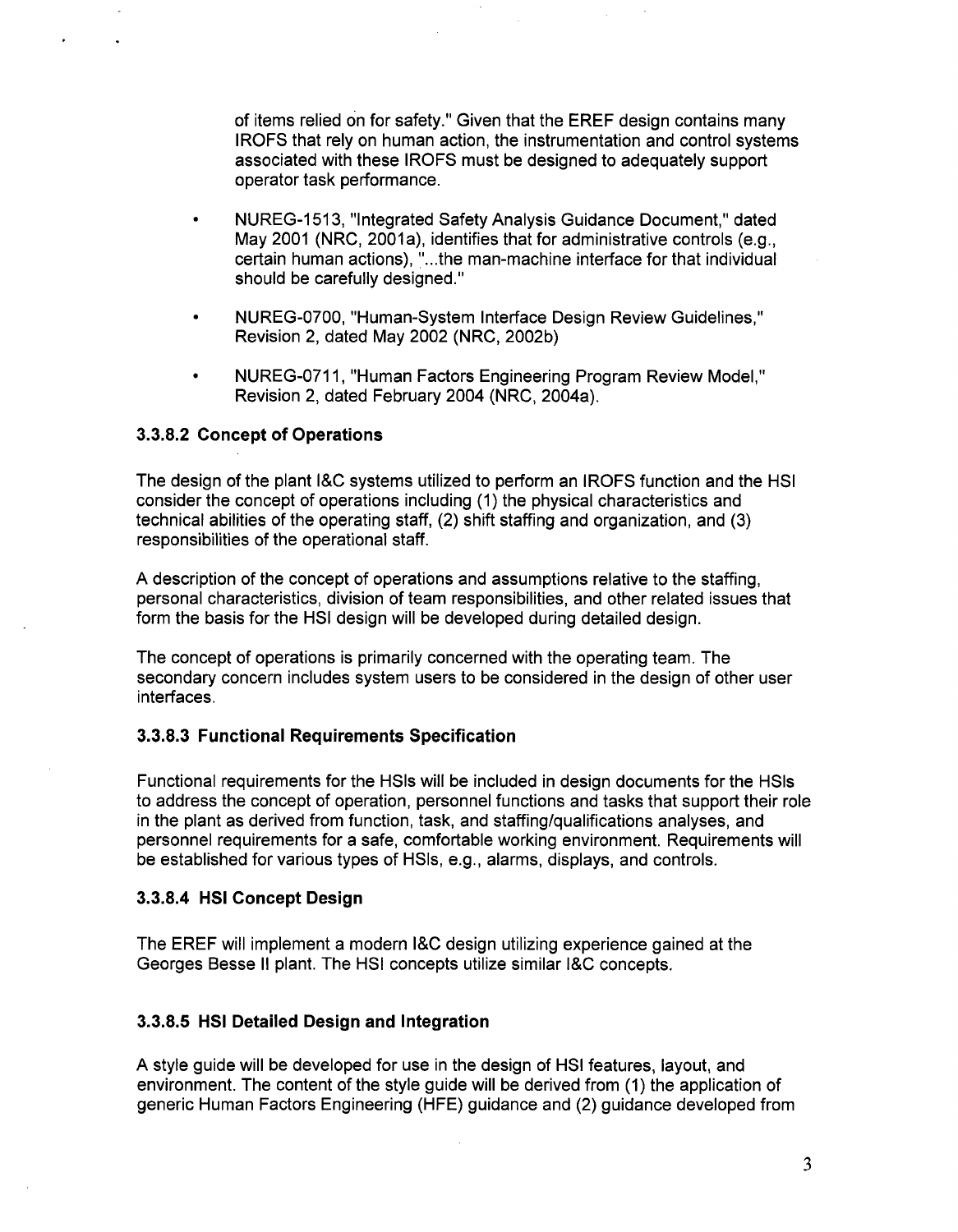design-related analyses and experience. The style guide supports the interpretation and comprehension of design guidance and helps to maintain consistency in the design across the HSIs. The primary topics addressed by the style guide include data presentation, screen-based data presentation, hierarchy, and navigation, presentation and operation of controls, and presentation and interpretation of alarms.

## **3.3.8.6** HSI Tests and Evaluations (Verification and Validation)

Verification and validation (V&V) of the HSI design should be performed so that the asbuilt HSIs (1) are complete and operable, (2) conform to standard HFE principles and requirements, (3) are free of safety issues and human performance issues, and (4) implement the design accurately in the final design output documentation.

Testing and evaluation should be conducted throughout the HSI development process. Activities such as concept testing, mock-up activities, trade-off evaluations, and performance-based tests may be utilized at various stages of the design.

## 3.3.8.7 **HSI** Design Documentation

The HSI designs are documented using specific design control process requirements. The various configuration management, design change controls, design verification, and design quality control tools are described in the EREF QAPD.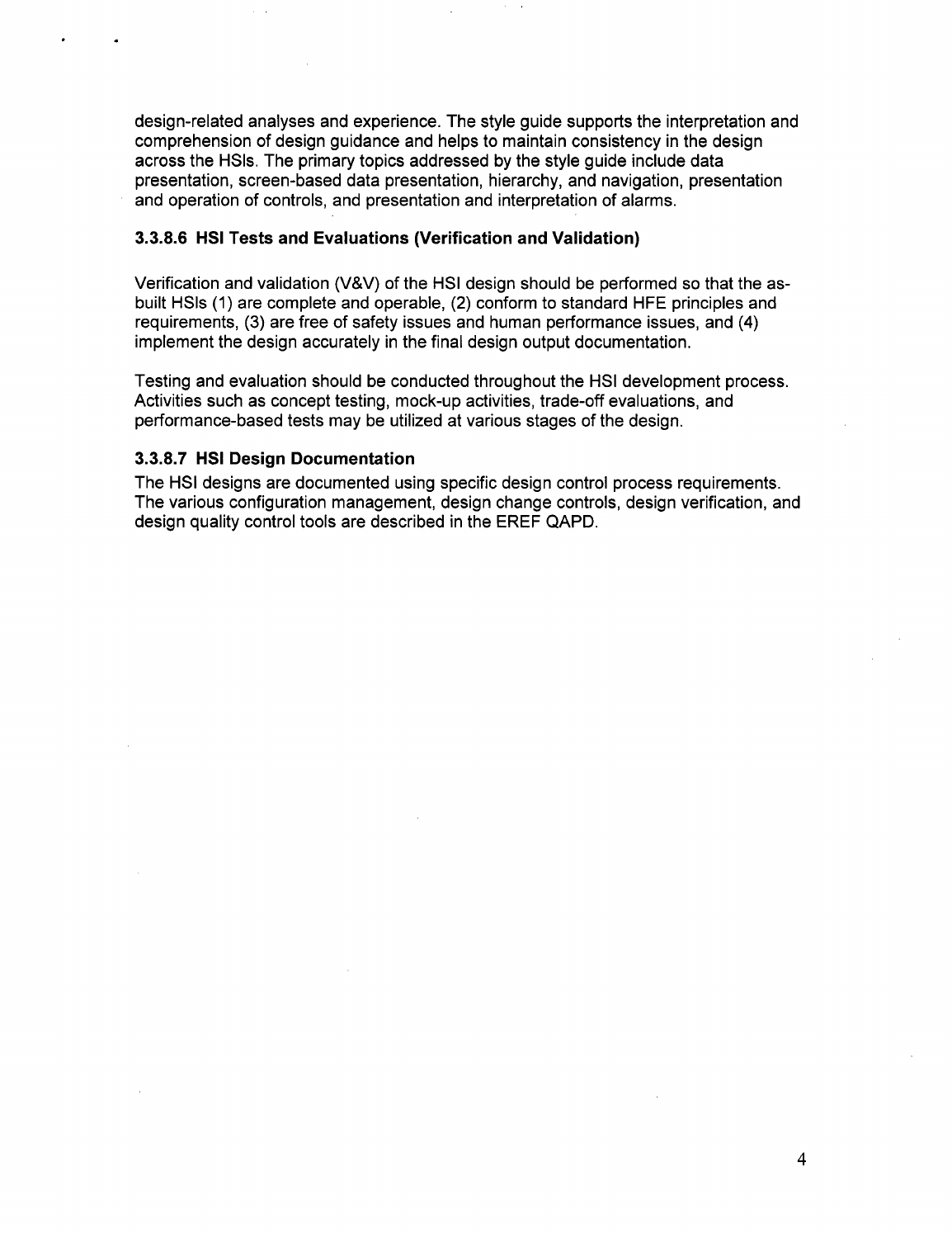NRC, 2001a. Integrated Safety Analysis Guidance Document, NUREG-1513, U.S. Nuclear Regulatory Commission, May 2001.

a matematika kan kan bahasa di kacamatan di kacamatan di kacamatan di kacamatan di kacamatan di kacamatan di k

NRC, 2001b. Design, Inspection, and Testing Criteria for Air Filtration and Adsorption Units for Normal Atmosphere Cleanup Systems in Light-Water-Cooled Nuclear Power Plants, Regulatory Guide 1.140, Revision 2, U.S. Nuclear Regulatory Commission, June 2001.

سيفرغ رحما الجاجيا

and the family of the contract of the contract of the contract of the contract of the contract of the contract of the contract of the contract of the contract of the contract of the contract of the contract of the contract

NRC, 2002a. Standard Review Plan for the Review of a License Application for a Fuel Cycle Facility, NUREG-1520, U.S. Nuclear Regulatory Commission, March 2002.  $\angle$   $\angle$   $\angle$   $\angle$   $\angle$ 

NRC, 2003a. Procedures and Criteria for Assessing Seismic Soil Liquefaction at Nuclear Power Plant Sites, Regulatory Guide 1.198, U.S. Nuclear Regulatory Commission, November, 2003.

NRC, 2003b. Potentially Defective 1-Inch Valves for Uranium Hexafluoride Cylinders, NRC Bulletin 2003-03, U.S. Nuclear Regulatory Commission, August 2003.

NRC, 2003c. Guidelines for Evaluating Electromagnetic and Radio-Frequency Interference in Safety-Related Instrumentation and Control Systems, Regulatory Guide 1.180, U.S. Nuclear Regulatory Commission, Revision 1, October 2003.

NRC, 2004a. Human Factors Engineering Program Review Model, NUREG-071 1, U.S. Nuclear Regulatory Commission, Revision 2, February 2004.

NRC, 2004b. Regulatory Guide 1.168, "Verification, Validation, Reviews, and Audits for Digital Software Used in Safety Systems of Nuclear Power Plants," Revision 1, February 2004.

NRC, 2005. Safety Evaluation Report for the National Enrichment Facility in Lea County, New Mexico, NUREG-1827, U.S. Nuclear Regulatory Commission, June 2005.

NRC, 2006. Regulatory Guide 1.152, "Criteria for Digital Computers in Safety Systems in Nuclear Power Plants," Revision 2, January 2006.

PCI, 2004. Precast Concrete Institute Design Handbook: Precast and Prestressed Concrete, Sixth Edition, Precast Concrete Institute, 2004.

Peck, 1974. Foundation Engineering, Second Edition, Ralph B. Peck, Walter E. Hanson, and Thomas H. Thornburn, Publisher John Wiley & Sons, 1974.

SRP, 1998. Savannah River Site Hazard Analysis Generic Initiator Database, WSRC-RP-95- 915, June 11, 1998.

Winterkorn, 1975. Foundation Engineering Handbook, H.F. Winterkorn and H.Y. Fang, 1975.

an ana

 $\frac{1}{100}$  . The contract  $\frac{1}{100}$ 

 $\begin{array}{c} \begin{array}{c} \begin{array}{c} \begin{array}{c} \end{array} \\ \begin{array}{c} \end{array} \\ \begin{array}{c} \end{array} \end{array} \end{array} \end{array} \begin{array}{c} \begin{array}{c} \begin{array}{c} \end{array} \\ \begin{array}{c} \end{array} \end{array} \end{array} \begin{array}{c} \begin{array}{c} \begin{array}{c} \end{array} \\ \begin{array}{c} \end{array} \end{array} \end{array} \end{array}$ 

and the communications

والجامعة والمستعرضات والالاس يتربدون أصد

<u>. Réferències de</u>